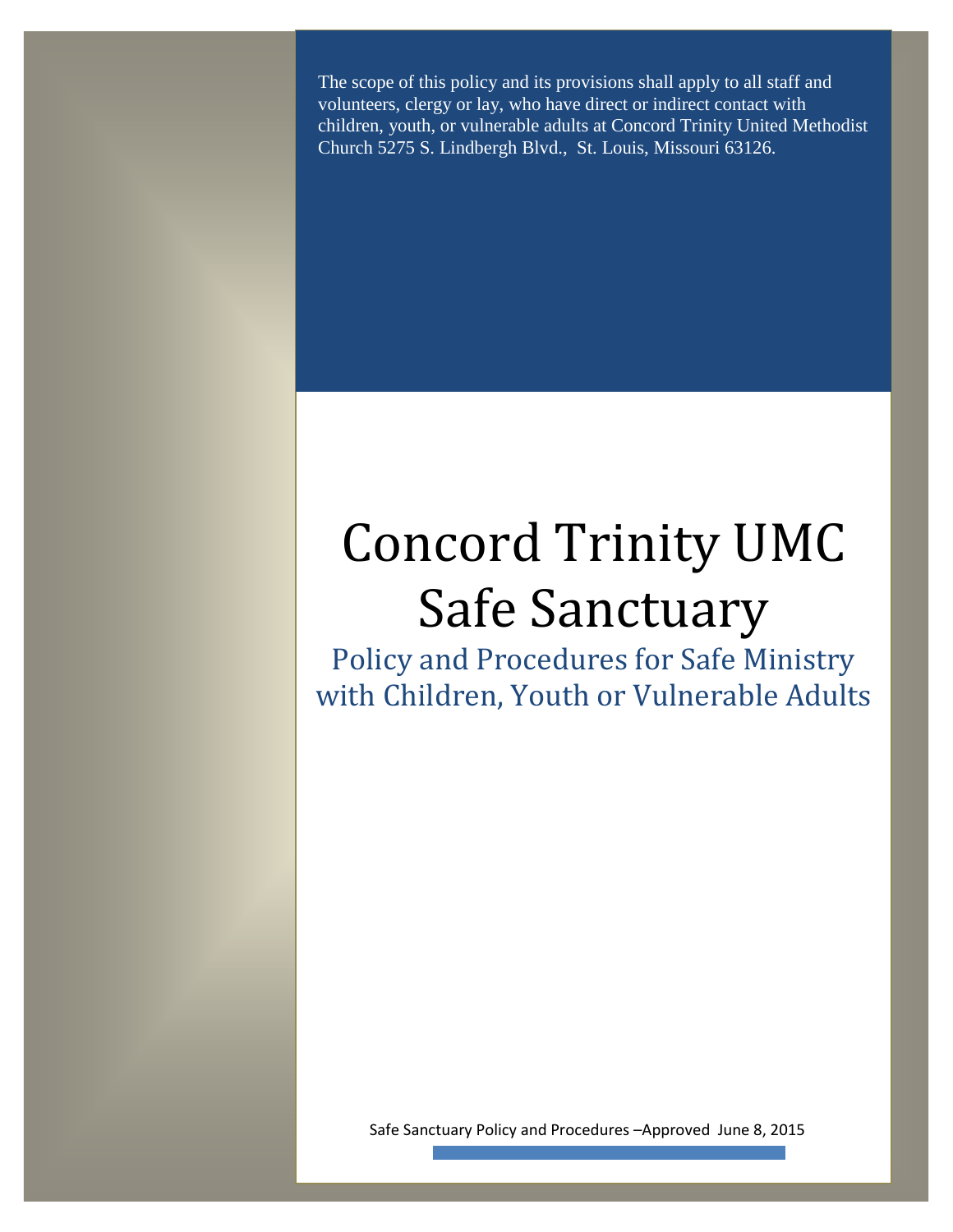# **Policy for Safe Ministry with Children, Youth, or Vulnerable Adult**

### **Introduction**

The General Conference of the United Methodist Church in April 1996 adopted a resolution aimed at reducing the risk of all forms of child abuse in the church. The Social Principles of the United Methodist Church state ". . . children must be protected from economic, physical, and sexual exploitation, and other abuse." God calls us to make our churches safe places, protecting children and other vulnerable persons from all forms of exploitation and abuse. God calls us to create communities of faith where children and adults can participate in ministry in a safe and secure environment. At Concord Trinity United Methodist Church (CTUMC) located at 5275 S. Lindbergh Blvd., St. Louis, Missouri, we desire that all people be invited to worship, grow and serve with Christ in an environment of mutual respect that reflects God's love and grace.

The disturbing and traumatic rise of physical and sexual abuse of children, youth and vulnerable adults has claimed the attention of our nation and society. Abuse is any inappropriate sexual contact, indecent exposure, or communication for immoral purposes, as well as physical abuses such as corporal punishment or physical assault. The law recognizes that minors cannot consent to sexual contact or physical abuse because of their age and vulnerability. The following statements reflect the commitment of CTUMC to provide a safe environment for all children, youth and vulnerable adults and church workers who participate in church-sponsored ministries.

Thus, in covenant with all United Methodist congregations, we have developed this policy for the protection of children and prevention of abuse in our church.

#### **Purpose**

The purpose of this document is to ensure that the church members and staff of Concord Trinity UMC do all they can to provide a safe and secure environment for nursery age, preschoolers, children, youth and all vulnerable adults entrusted to our care. The following policies and procedures are for the protection of our children, youth, employees, volunteers, connectional relationships in the United Methodist Church and our entire church family at Concord Trinity UMC, St. Louis, Missouri. By establishing these policies and procedures, we demonstrate our commitment to provide a safe environment for our children, youth and vulnerable adults as they grow in their relationship with God. Although it is unlikely that we can completely prevent abuse in every circumstance, it is possible for us to greatly reduce the risk of abuse by following these procedures.

#### **Statement of Covenant**

In an effort to provide a safe community, Concord Trinity UMC requires all church employees and volunteers to commit themselves to the Safe Sanctuary Policy for the Protection of Children, Youth and Vulnerable Adults adopted by the Governance and Oversight Board of CTUMC. This policy does not preclude or prohibit the reporting of suspected abuse occurring outside the parameters of this policy.

- We pledge to conduct ourselves in a manner consistent with the teachings of Christ who modeled love of God and love of others with dignity, humility and compassion.
- We will follow reasonable safety measures in the selection and recruitment of workers.
- We will implement "common sense" procedures in our ministries to protect those vulnerable.
- We will educate our children and youth workers, both paid and volunteer, regarding the use of appropriate procedures.
- We will inform parents and our congregation of our policies and procedures.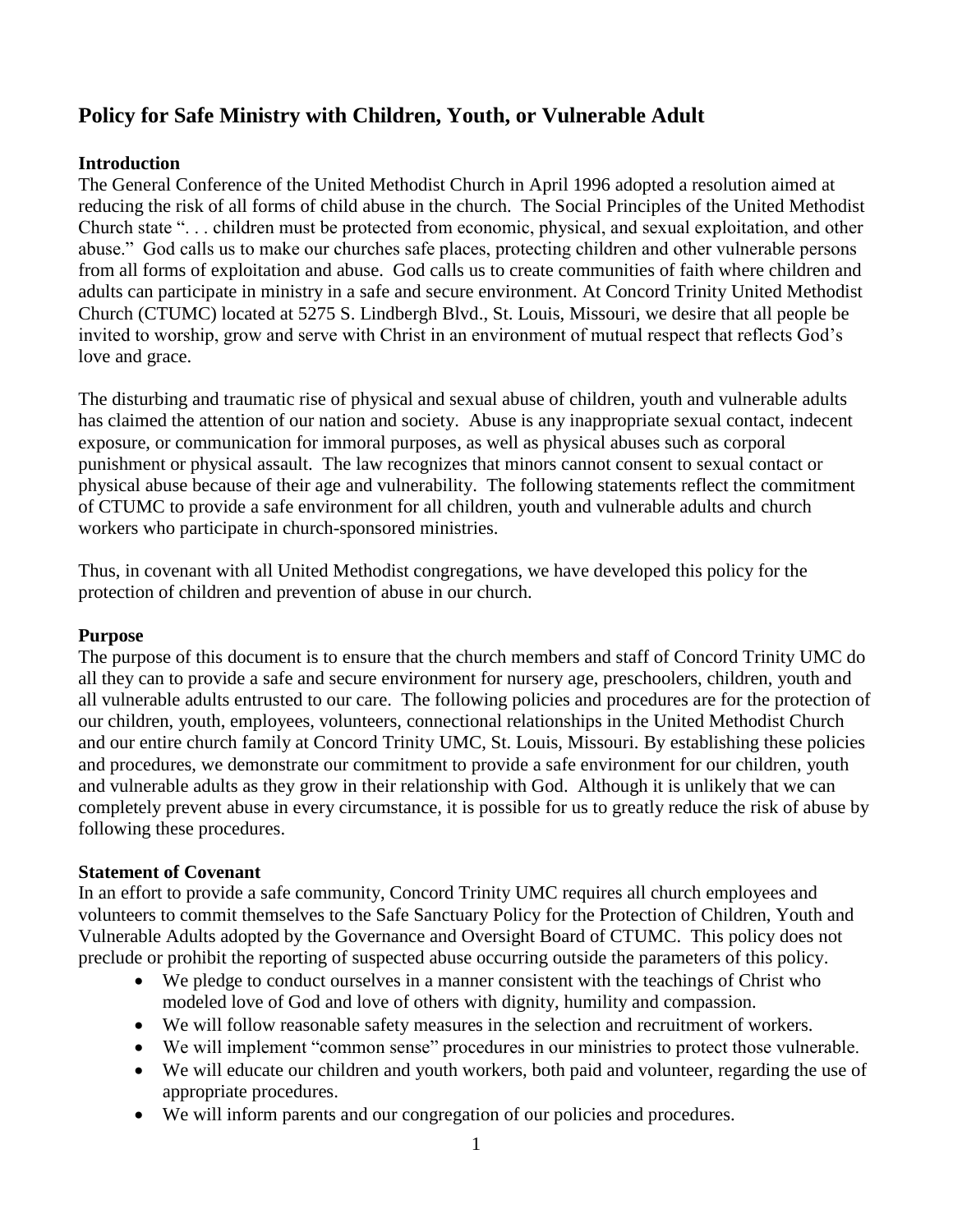- We will clearly define procedures for reporting a suspected incident of abuse that conforms to the requirements of the laws of the State of Missouri.
- We will prepare to respond to the media should such an incident occur.
- We will keep our District Superintendent informed of any incidents or allegations.

#### **Conclusion**

In all our ministries with children and youth, this congregation is committed to demonstrating the love of Jesus Christ so that each child will be ". . . surrounded by steadfast love, established in the faith, and confirmed and strengthened in the way that leads to eternal life." (Baptismal Covenant II, UMH p. 44) Concord Trinity UMC takes seriously its responsibility to provide a safe and nurturing environment for children, youth and vulnerable adults who participate in our ministries as we seek to live out our baptismal calling to be Christ in the world through loving God and loving others. Everyone who serves with children and youth is playing a key role in fostering the spiritual development of individuals and families in a safe community environment and abuse by a worker, whether paid or volunteer, will not be tolerated.

The Local Church Certification Authority and Ministry Programming Staff will review this policy and the procedures "as needed", with a regular review planned every two years from approval. Revisions will be presented to the Ministry Council and then the Governance Board for approval.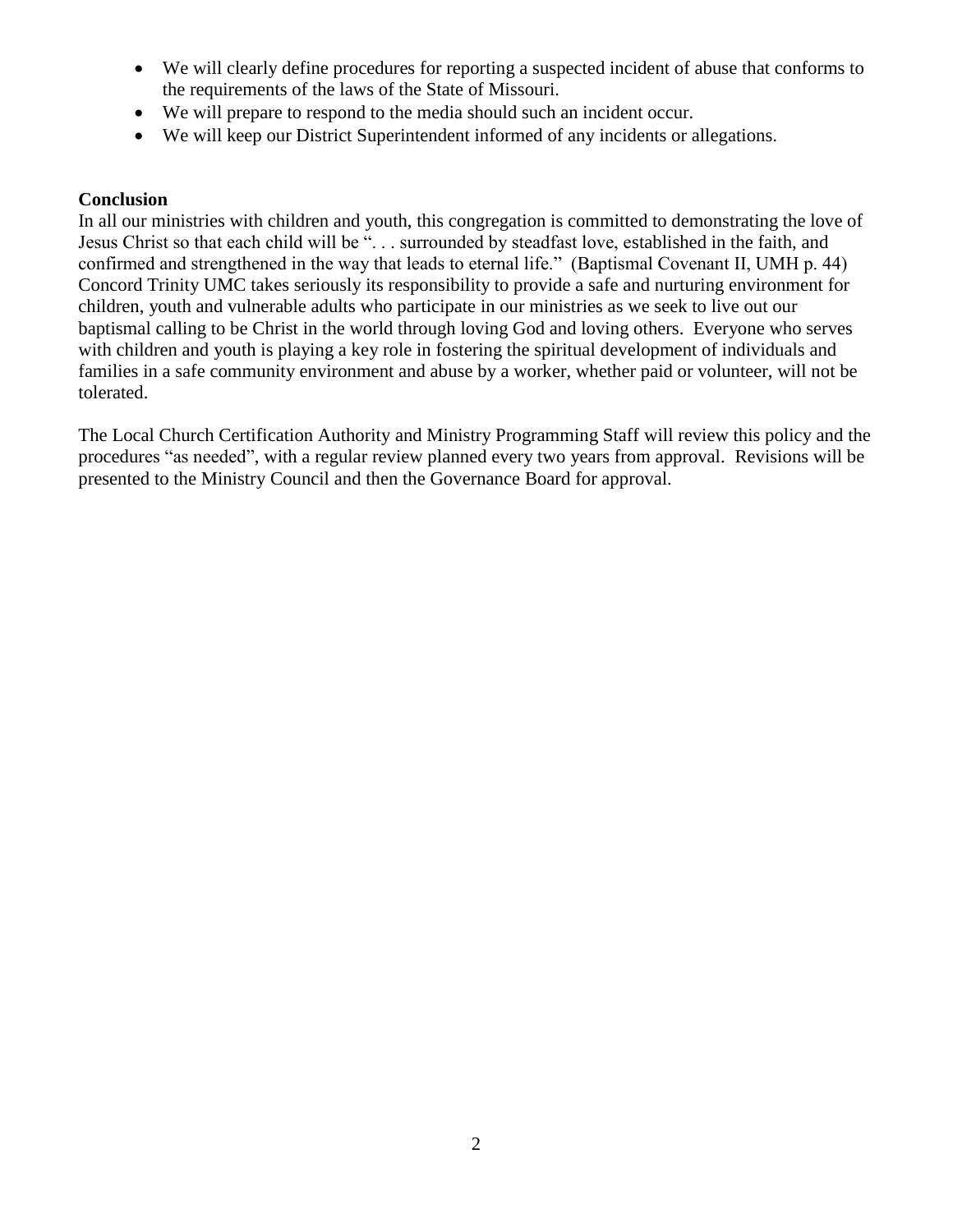# **CTUMC Safe Sanctuary Implementation Procedures**

# **Terms & Definitions:**

#### **Abuse**

*Physical abuse* - Any deliberate act that inflicts bodily harm to a person.

*Sexual abuse* - Any sexual contact or sexually explicit language, gestures, or images by a volunteer or staff person with, or directed to, a child, youth or vulnerable adult.

*Neglect* - Failure to provide the basics of care necessary for the well-being of the child, youth or vulnerable adult.

*Emotional abuse* - Abuse which results in impaired psychological growth and development, including belittling, rejection, constant unequal treatment and verbal assaults.

#### **Age Guidelines**

*Nursery –* Persons birth through not age 2.

*Preschool –* Persons age 2 through not in Kindergarten.

*Elementary –* Persons Kindergarten through Grade 5.

*Child* – Persons birth through Grade 5.

*Youth* – Persons attending Grades 6-12. The state of Missouri defines children as 17 and under, but CTUMC abides by our definition of children and youth as those who are birth through attending  $12<sup>th</sup>$ grade.

*Vulnerable adults* - Persons over 18 years of age with physical, mental and/or developmental disabilities that require supervision or personal care because they are not able to live independently.

*Adult* – Any person age 18 (and not still in high school) or older.

#### **Worker Definitions**

*Staff* **–** Any paid member identified through hiring or appointment holding responsibility or authority within Concord Trinity UMC. Staff members in the nursery/childcare ministry must be 16 years of age or older.

*Volunteer* - Any unpaid person not appointed official responsibilities or authorities within Concord Trinity UMC who donates their time, skills and efforts in which a Child, Youth or Vulnerable Adult may participate.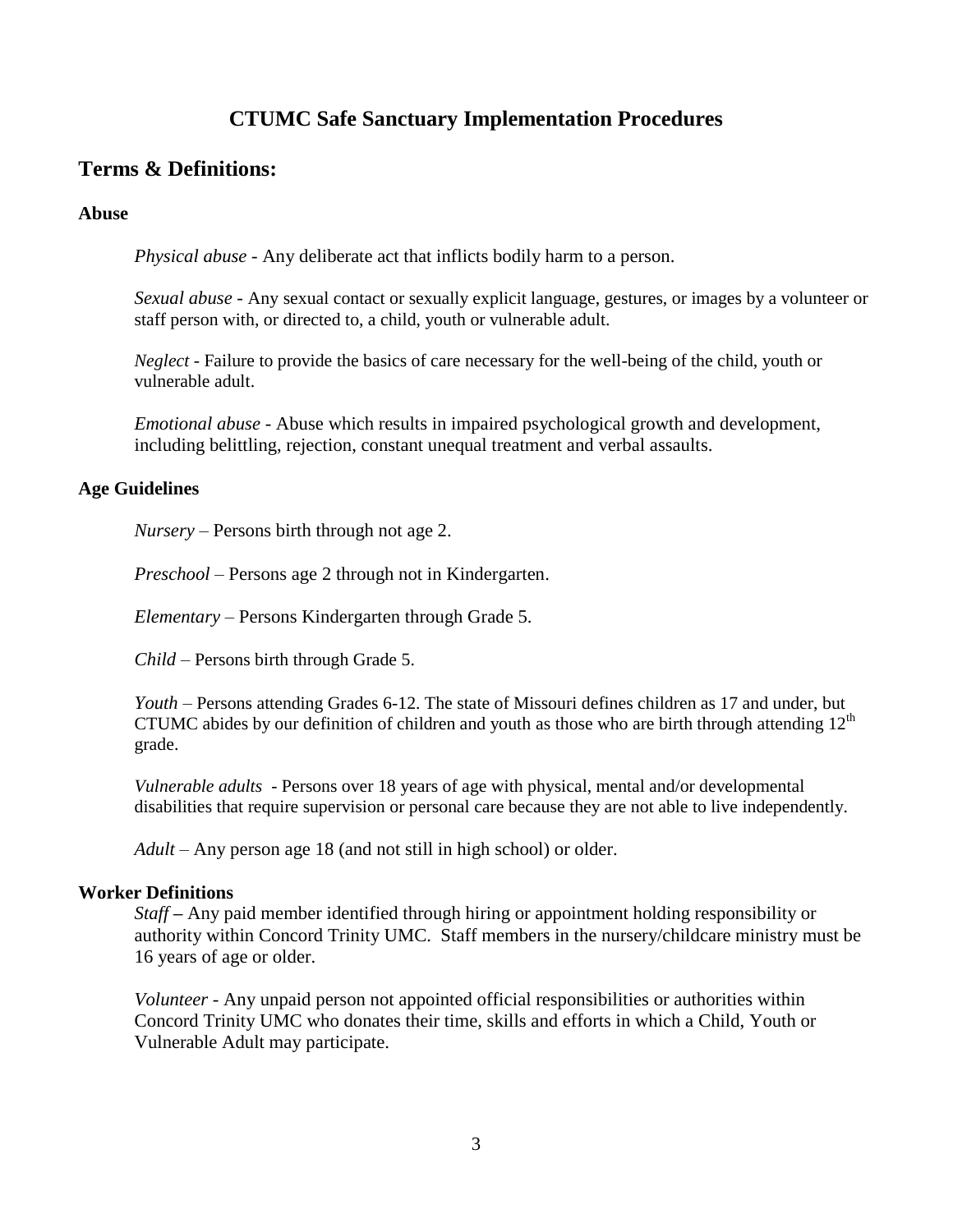*Key Leader -* Any adult (Staff or Volunteer) with primary responsibility of overseeing, leading or coordinating the event or activity in which a Child, Youth or Vulnerable Adult may participate.

*Assistant* - Any person with secondary responsibilities in providing support for an event or activity in which a Child, Youth or Vulnerable Adult may participate. This person may be an Adult or Youth.

#### **Mandated Reporter –**

Any person with the responsibility for the care of children, youth and vulnerable adults is a mandated reporter. Missouri law states that if a caregiver has reasonable cause to suspect that a child has been or may be subjected to abuse or neglect, or observes a child being subjected to conditions or circumstances that would result in abuse or neglect, that person shall immediately report or cause a report to be made through the Missouri Child Abuse Hotline (1-800-392-3738) or the Elder Abuse and Neglect hotline (1-800-392-0210).

#### **Local Church Certification Authority –**

The Certification Authority is a group of 2-3 persons responsible for making Safe Sanctuary certification decisions at the local church level. Examples of who may be part of a Local Church Certification Authority include these possible positions; Director/Coordinator of Youth, Director of Children's Ministry, the Pastor, or the Staff Parish Chair. Local Church Certification Authority may also be referred to as Safe Sanctuary Certification Authority or Certification Authority.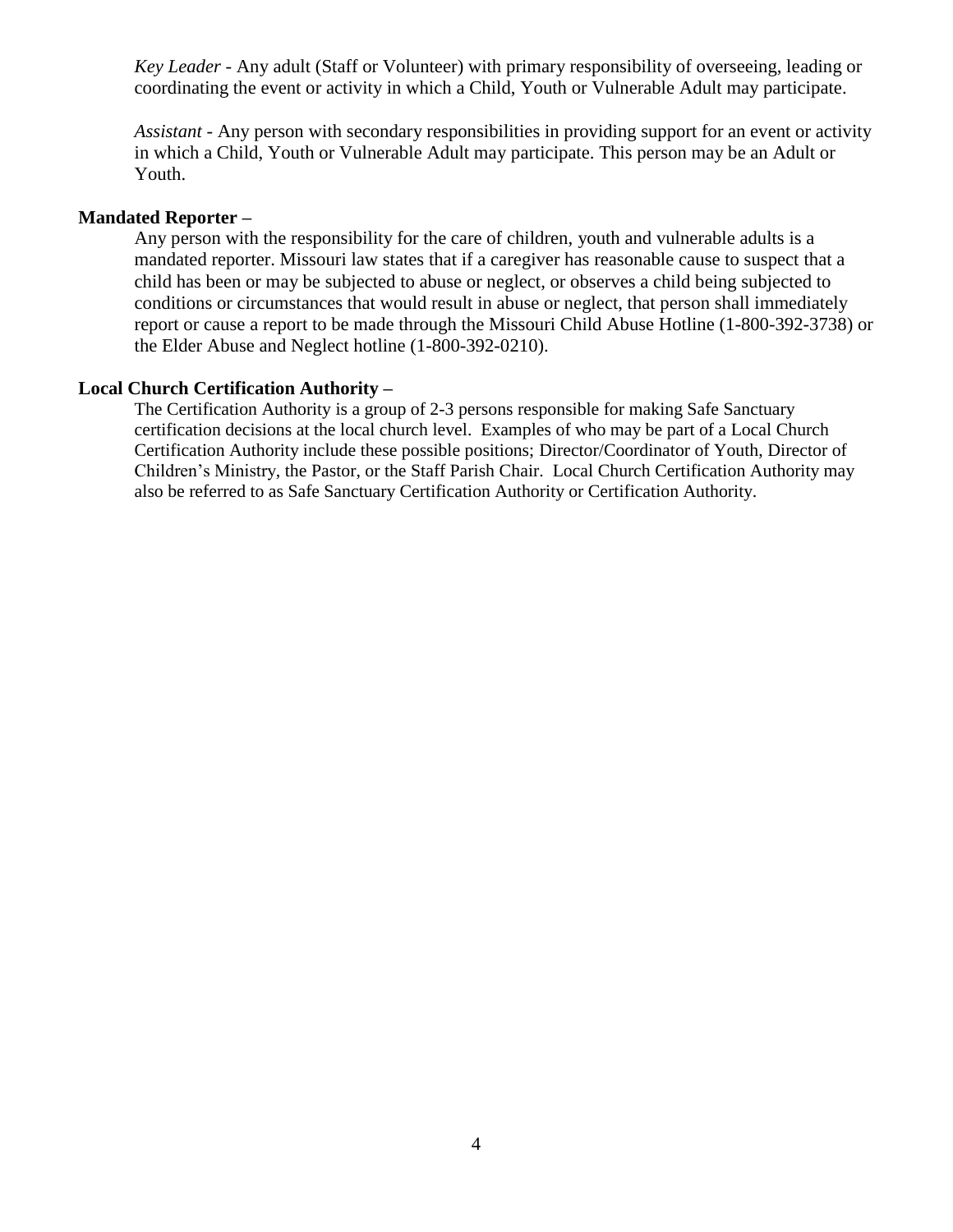# **General Procedures**

- 1. The Governance Board with input from the Ministry Council approves Concord Trinity's Safe Sanctuary policy. This policy is on file at the District Conference and available to the church members.
	- a. Staff and volunteers of Children, Youth and Vulnerable Adults will receive a copy of Concord Trinity's Safe Sanctuary policy.
	- b. Parents or Guardians of Children, Youth and Vulnerable Adults may download a copy of the Safe Sanctuary Policy online at [www.concordtrinity.org](http://www.concordtrinity.org/) under the Downloads tab.
	- c. Copies of the Safe Sanctuary policy may also be picked up outside the church office in the information display.
	- d. The Safe Sanctuary policy should be reviewed every two years by two staff representatives involving Children, Youth and Vulnerable Adults along with two lay representatives involved with Ministry Council and/or Governance Board.
- 2. All Staff and Key Leaders involving Children, Youth and Vulnerable Adults shall be trained in Safe Sanctuary policies and procedures and be certified through the on-line certification process. Safe Sanctuary Certification requires completion of Safe Sanctuary on-line training, authorization for a national background screen, and completion of an interview (by phone or in person) with an authorized staff or key leader for Children, Youth or Vulnerable Adult Ministries. Applicants younger than 19 will not be required to authorize a national screen because records of criminal convictions for minors are sealed from public scrutiny. Once a person is Safe Sanctuary certified, the certification is valid for four years.
	- a. Background checks for CTUMC's Staff and Key Leaders will be paid for through the church budget. Background checks for volunteers or other organizations using or renting the church's facilities are the responsibility of that organization.
	- b. Final decisions regarding who receives Safe Sanctuary certification is determined by the Local Church Certification Authority or Certification Authority. Certification is a privilege and not a right and does not guarantee the certified candidate a particular position working with children or youth.
	- c. Certification and National Background Screens must be updated every four years from date of previous Certification.
	- d. Persons who do not hold current Certification will not be allowed to serve as Staff or Key Leaders with Children, Youth or Vulnerable Adults.
- 3. Concord Trinity UMC (CTUMC) will adopt a tiered approach in vetting Staff and Volunteers that work with Children, Youth and Vulnerable Adults. This tiered approach allows a common sense approach in balancing safety with written policy to all parties. The intent is to provide a safe environment surrounding the Children, Youth and Vulnerable Adults at any CTUMC event, but still allow the maximum number of volunteers to assist. It is our expectation that at least one adult will be trained in Safe Sanctuary policies and procedures at any church-sponsored event involving Children, Youth and Vulnerable Adults.
	- a. Staff These persons must be trained on the implementation of CTUMC's Safe Sanctuary policy, complete Missouri Conference Safe Sanctuary training, and have a national background screen. Certification, according to the policies set by the UMC Missouri Conference, is valid for four years.
	- b. Key Leaders These persons will be trained on the implementation of CTUMC's Safe Sanctuary policy, complete the Local Church on line Safe Sanctuary training, and have a national background screen. Once trained, certification will be valid for four years. Examples of persons in this category include Sunday School Teachers, Youth Ministry Leaders, Key Vacation Bible School Leaders, Nursery Volunteers, etc.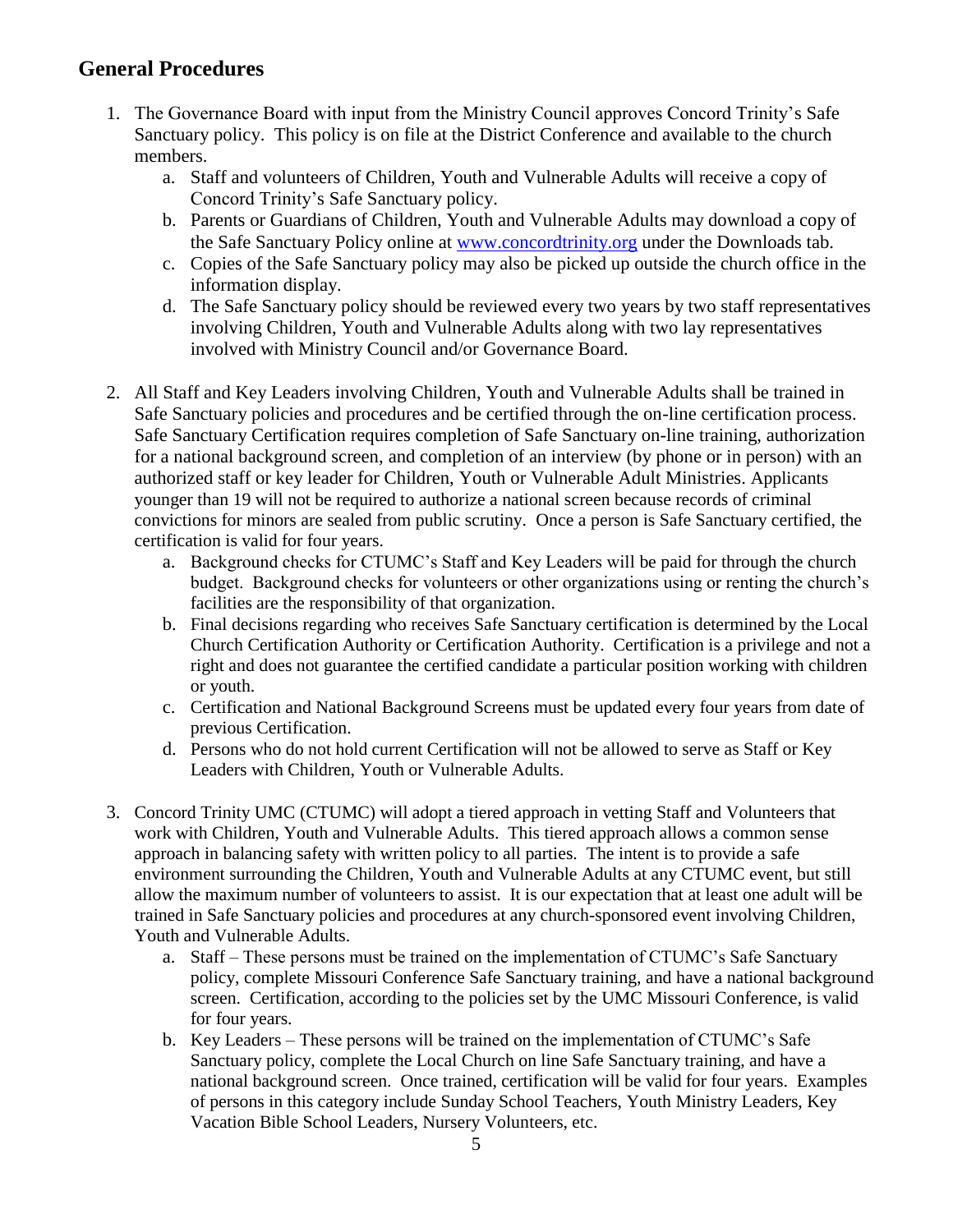- c. Assistants Volunteers (such as chaperones, VBS assistants) are those who assist infrequently (i.e. 1-2 times a month but less than 12 times per year) at events or activities designed for Children, Youth and/or Vulnerable Adults. CTUMC will provide specific training of CTUMC Safe Sanctuary policy and procedures prior to specific event (such as VBS). CTUMC will use the attendance roster from the training session as confirmation the assistant received the instruction. If the volunteer exceeds the above frequency, volunteers on a regular basis or assumes more of a leadership position within the ministry; he/she will be required to be certified under the expectation for Key Leader.
- 4. Volunteers interested in working with Children, Youth and/or Vulnerable Adults need to complete an application with the appropriate Staff person. After review of the application, the staff person may give the information to the Local Church Certification Authority who will give the applicant an access code to the on-line certification process which includes video teaching and a national background check. The Local Church Certification Authority will review the results of the background screen and on-line training to determine if Safe Sanctuary certification will be granted.
- 5. All staff and volunteers will know the location of emergency aid kits and have telephone access for emergency medical assistance.
	- a. Each classroom used for children has a first aid backpack. There is also an emergency pack outside the children's ministry office, in the kitchen and a first aid kit with AED device in the ushers' closet outside the Sanctuary.
	- b. Local access telephone is on the wall in the kitchen and inside the church office. Personal cell phones are encouraged to be carried during events for emergency access.
- 6. No fewer than two adults will be present at all children and youth events, on or off campus.
	- a. At least one Safe Sanctuary certified adult, 21 years of age or older, will be present at every event with children and/or youth. Assistants should be trained in Safe Sanctuary policies and procedures, but are not required to be "certified" unless they are serving on a regular basis.
	- b. A minimum ratio of 1 adult to 12 children/youth will be maintained in each situation involving the supervision of children and youth. The ratios for nursery will be 1:4 and the ratio for preschool will be 1:8.
	- c. When it is not feasible to have two volunteers in every room, such as when a large group has divided into smaller groups, a hallway floater will be available to check in on groups.
	- d. Assistants will be a minimum of 12 years of age or graduated from  $6<sup>th</sup>$  grade according to the school calendar. In addition, assistants must be at least three years older than the oldest child/youth in the class they are assisting in as a volunteer.
	- e. Key leaders and staff must be at least four years older than the oldest youth involved in the program or event.
	- f. There will be at least two adults of each gender present at co-ed overnight events. At single gender overnight events, at least two or more adults present will be of the same gender as the participating children/youth.
- 7. Hallway windows and door windows will not be completely covered when classes are in use by children or youth. Decorations on the window are allowed as long as a person can still easily see into the classroom from the hallway.
- 8. Children/youth attending a church-sponsored event may not leave prior to the ending of that event without previous contact between the parent/guardian and the staff/volunteer in charge.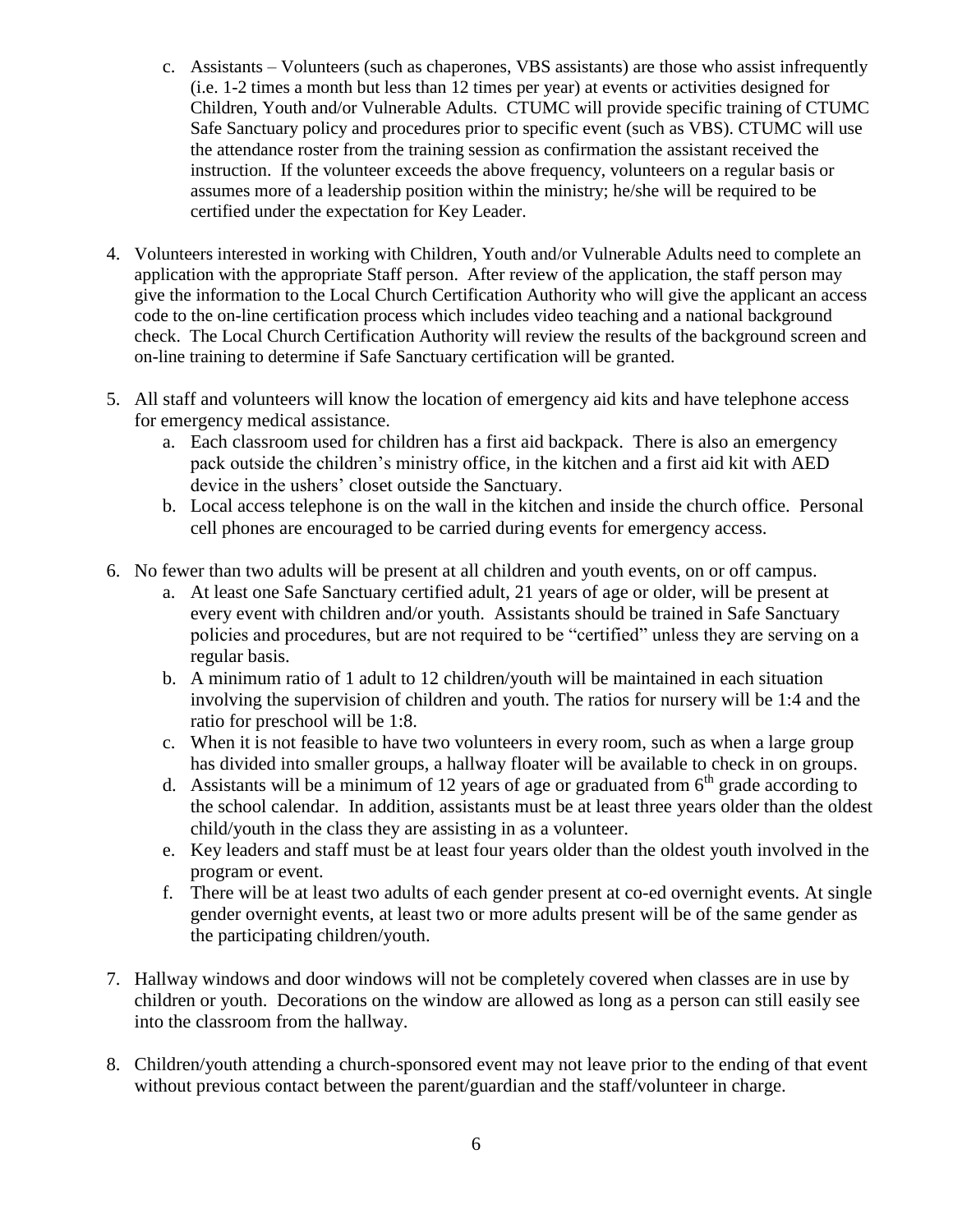- a. Children will only be released to persons, other than parent/guardian, if prior approval has been obtained by the staff/volunteer in charge from the parent/guardian.
- b. Permission forms will be required for each off-campus event involving children and youth.
- 9. Anyone with a prior conviction of any form of child abuse/neglect or who is a registered sex offender will not be eligible to work with children or youth.
- 10. While we seek to create a safe environment for children and youth events/activities, we also seek to be a church who welcomes all persons in need of God's grace and healing love. If we are approached by a person who is a registered sex offender and would like to attend our worship services, we will require the person to sign a covenant acknowledging that they may not be involved with our children/youth activities and that they may not be alone in areas of the building that are used primarily for children and youth activities/events.
- 11. Liability insurance coverage: Concord Trinity UMC's Trustees shall maintain liability insurance coverage in conference recommended amounts for events and activities both on and off church property which shall also include specific coverage for sexual misconduct claims.
- 12. Waiver of Right to Review The applicant for Certification must acknowledge his or her understanding that by making an application for certification that they waive any right to inspect or copy any information which the Certification Authority may use to make its determination. The Local Church Certification Authority will only notify the applicant that Certification has been approved or disapproved, and it has no obligation to disclose to the applicant any of its reasons for the decision it makes, nor does the applicant have any right to learn the basis for the decision which the Local Church Certification Authority makes. If the applicant is not willing to acknowledge this policy, then the applicant may not continue with the application process.
- 13. Revocation -The Certification Authority reserves the right to revoke an individual's certification at any time. Any reported incident has the potential to cause revocation. Reports of incidents involving the safety, neglect and/or abuse, failure to supervise, and/or to provide for the emotional, psychological, physical, and sexual safety of a child, youth or vulnerable adult may result in revocation of an individual's certification.

# **Training and Screening Reciprocity**

The Safe Sanctuaries Certification Authority may accept training provided by other United Methodist Conferences or United Methodist churches in other conferences after a review of the policies and procedures implemented in the other conference or church.

- An applicant transferring from another United Methodist Church will fill out an application and will receive training on CTUMC specific Safe Sanctuary policies and procedures.
- The Local Church Certification Authority will contact the Local Church Certification Authority from the originating church to receive the background check documentation and proof of certification of the applicant. CTUMC Local Church Certification Authority will also verify the good standing of the applicant.
- Renewal of Safe Sanctuary certification will be required four years from certification date.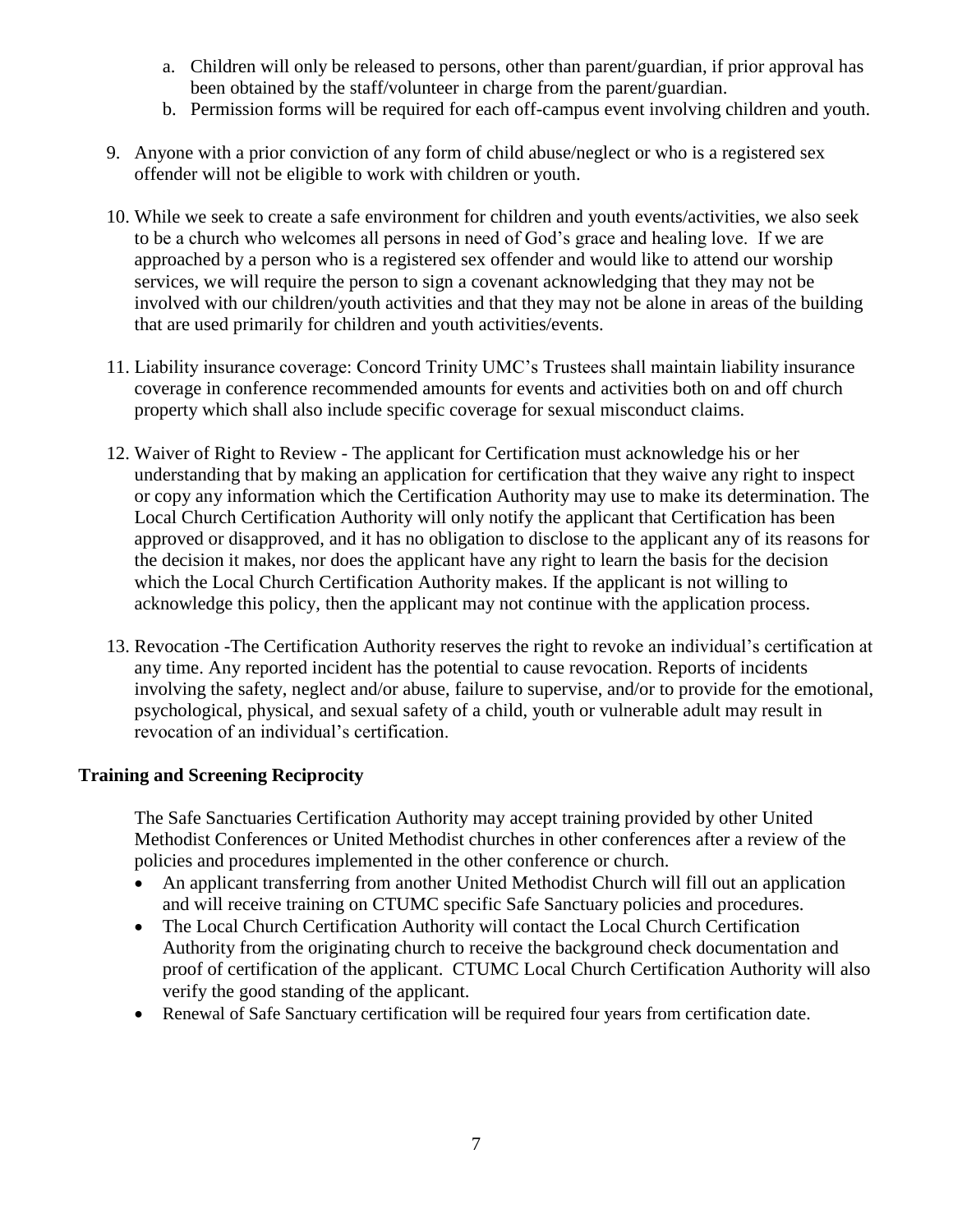## **Procedures Specific for Children and Youth**

- 1. Children will attend the appropriate grade/age level equivalent to the grade/age level they attend in school or preschool. Exceptions to this policy on placement will be discussed with the staff person responsible and the decision of the staff person is final.
- 2. Promotion occurs in mid-August. Children and youth move to the next grade level at this time.
- 3. Children will be signed in/out of Sunday School classes and other "drop-off" activities for children by parent or guardian. It is recommended that sign-in occur five minutes before the event and that children are picked up within five minutes of the ending time of event or activity. If a child is not picked up within 10 minutes of the close of Sunday School, that child will be signed in to the Nursery until signed out by parent or guardian.
	- a. Preschool through grade 4 may not be released to a sibling less than 18 years of age without written parental permission.
	- b. Children in grades 5-12 may sign themselves in and out of a classroom or event in the presence of a Key Leader or Assistant. The rule may also apply to Fourth Graders with prior written parental permission on file.
- 4. Children not signed in to a classroom or event are the responsibility of their parents and supervision is up to the parent/guardian. Children should be supervised at all times while on the church property.
- 5. Parents are encouraged to remain on the property while their children are signed in to CTUMC's ministries. At times, events are held for parents off-site while childcare is provided for the children at CTUMC. In these cases, a special permission/emergency form will be filled out and on file with the caregivers at CTUMC. Current emergency contact information must be on file for children involved in church-sponsored events/activities.
- 6. Like other class rolls, the Sunday school sign-in sheets will be logged into church database systems.
- 7. If a child needs to use the restroom during Sunday School or other activities, the child should use the nearest restroom where a floater or assistant may provide supervision in the common areas such as the hallways.
- 8. Child/Adult ratios
	- a. Nursery (birth to under 2 years) 4:1
	- b. Preschool (2-not in Kindergarten) 8:1
	- c. Elementary/Youth (K-12) 12:1
- 9. When car trips off-site are necessary for church-sponsored programs and events involving children fourth grade through youth, one Safe Sanctuary certified volunteer/staff may be present as long as there are two or more fourth grade through youth present. Seat belt use is mandatory at all times.
- 10. A child or youth should not be alone with a non-related adult during church events/activities except in crisis counseling situations dictating confidentiality. Confidential counseling must take place in a room with windows. The adult with the child/youth in crisis will notify another key leader/staff who is present in the building prior to meeting with the child or youth so that there can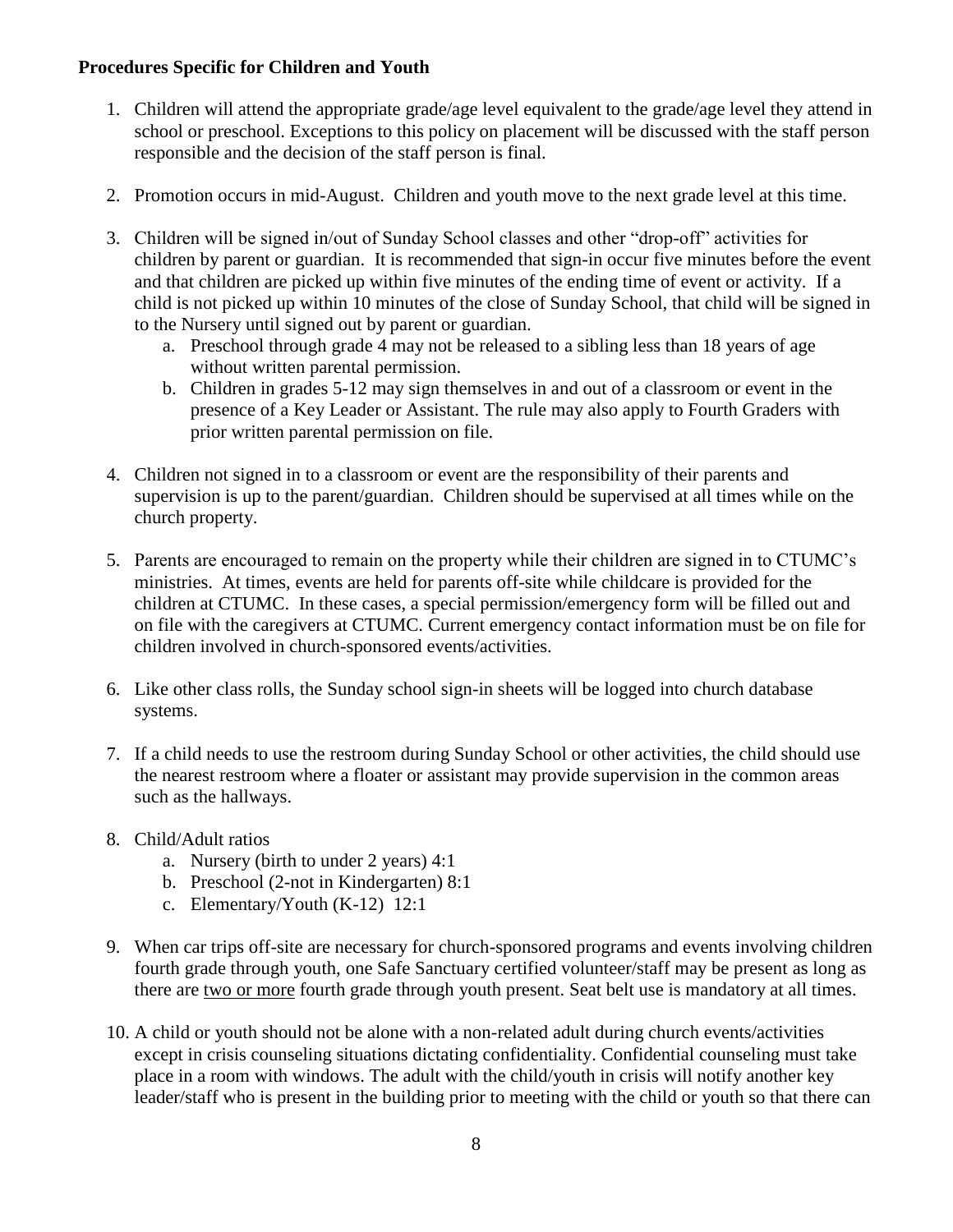be a visible presence observing the meeting. Ideally, two adults should be present in the room to help the child/youth presenting with a crisis.

11. Other groups renting or using the church building for events or activities involving children/youth should have their own policies for preventing sexual abuse with children and youth. It is the responsibility of the individual or group using the building to both have and follow their policies and procedures for the protection and safety of children involved with their program/activities. (Examples: Boy Scouts, Girl Scouts, Providence School, Volleyball Teams, Dance Groups, etc.)

#### **Procedures Specific to Youth**

- **1.** Working with Youth in today's social media culture requires a careful balance of maintaining healthy boundaries with the youth on-line or through texting while also being a presence in their social media worlds to help coach the youth through the challenges and dangers of living in a 24/7 social media frenzy. Staff and Key Leaders may be in the social media networks of the youth with the invitation coming from the youth to the adult. Staff and volunteers should use great care to avoid any social media interaction that may seem inappropriate, suggestive or flirtatious. Adults may respond to crisis outreach from youth at any time. However, non-urgent communication should be respectful of youth curfews.
- **2.** While we do not want staff to meet with youth alone for counseling or other church ministry events/activities based on our policy and procedures, we are also aware that there are rare occasions when staff must use common sense in determining what is in the best interest of the youth and family. For example, if our Student Ministries Director is contacted by a youth to be picked up from a location because the youth's parent is unavailable or incapacitated, the Director may or may not be able to find another adult to travel to pick up the youth at that hour. If a second adult is not available for the car ride, then the staff person should call or text another staff person to let them know of the situation so it is not perceived as secretive. Or if a parent seeks the assistance of an adult volunteer or staff person in giving a youth rides to or from church-sponsored events, the parent should sign a permission form giving that person specific permission to have their youth in the vehicle without additional youth or adults present.

## **Basic Procedures for Responding to Allegations of Abuse**

- 1. If Staff or Volunteers recognize an incident that may involve inappropriate behavior by staff/volunteers or other participants toward a participant, immediate on-site corrective action should be made.
- 2. If any person witnesses an instance of abuse or criminal behavior, that person shall immediately report the incident of abuse or suspected abuse to the appropriate church and state authorities. Contact 911 to report the incident to the local police for immediate action and notify the staff person in charge of the event/activity. Incidents may involve the abuse, neglect or exploitation of participants by staff/volunteers or other participants and mandate reporting through the Missouri Child Abuse Hotline (1-800-392-3738) or the Elder Abuse and Neglect hotline (1-800-392-0210). A call to the Hotline is required to be made by staff/volunteers if there is reasonable cause to suspect that abuse of a participant has occurred. When the necessity of reporting occurs, the protection of children, youth, and vulnerable adults must be paramount. Cooperation with the Missouri Children's Division, the Department of Health and Senior Services and law enforcement is required in all such incidents.